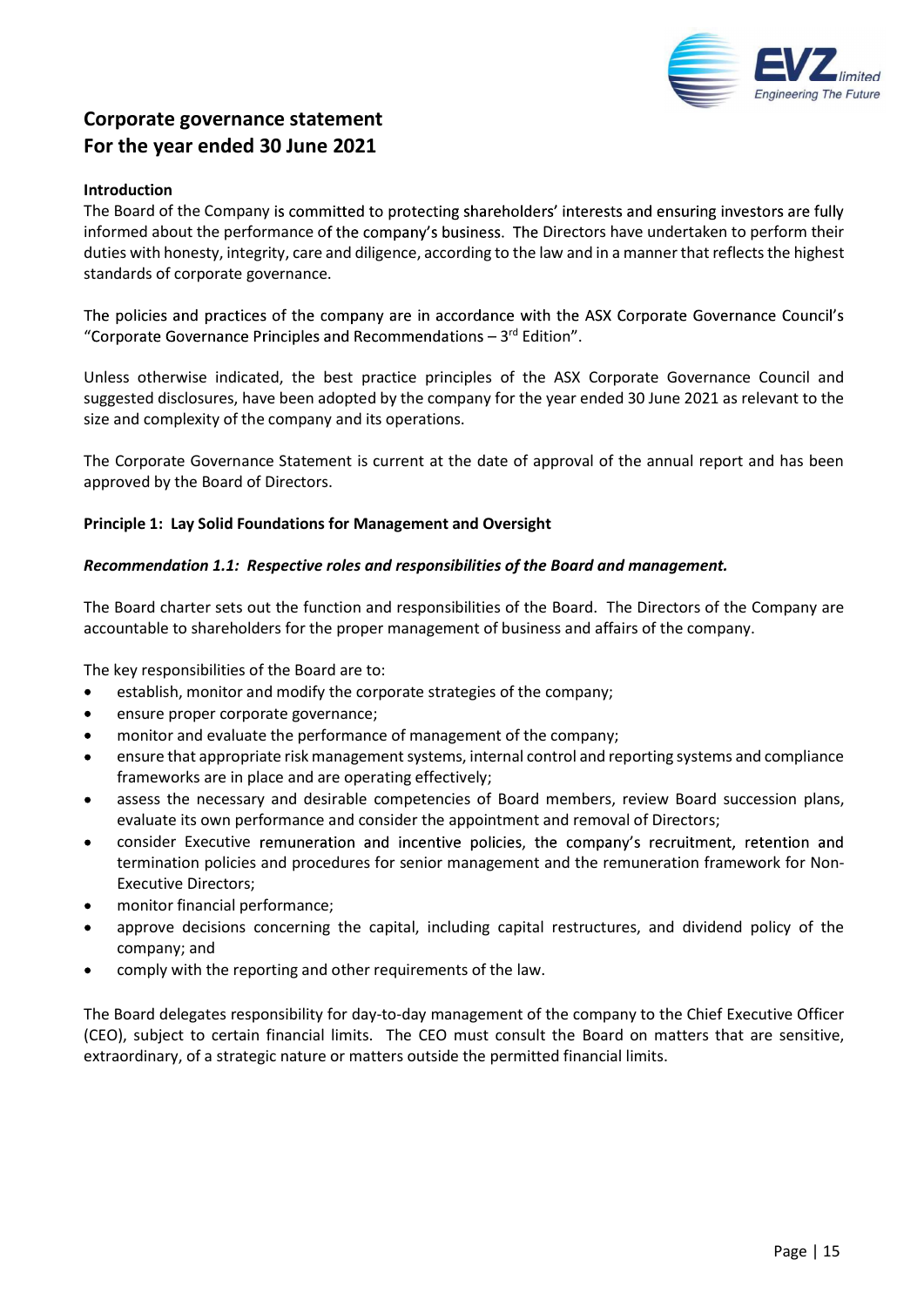

# Recommendation 1.2: Directors appointment

Non-Executive Directors appointed during the year hold office until the next annual general meeting, where they must stand for re-election. Each year one third of the Board of Directors (excluding the Managing Director) must retire and if they wish seek re-election at the annual general meeting. Board support for a Director's reelection is not automatic and is subject to satisfactory Director performance.

Appropriate background checks are undertaken before a Director is nominated. At the annual general meeting shareholders are provided with all material information concerning the Director seeking election or re-election.

# Recommendation 1.3: Terms of appointment

The Company has written agreements with all senior executives setting out the terms of their appointment. Written agreements have now been implemented for all new director appointments. The duties of the Directors as detailed above were provided to all directors.

# Recommendation 1.4: Company secretary

The appointment and removal of the Company Secretary is a decision of the Board. The Company Secretary is accountable directly to the Board, through the Chairman, on all matters relating to the proper functioning of the Board and is responsible for ensuring compliance with Board procedures and governance matters. All Directors have direct access to the Company Secretary.

Recommendation 1.5: Diversity policy<br>The Group's ultimate success is under-pinned by its employees. To maximise success, the Group encourages a diverse population of employees within its operations.

Diversity is defined to include race, ethnicity, gender, sexual orientation, socio-economic status, culture, age, physical ability, education, skill levels, family status, religious, political and other beliefs and work styles. The Group recognises that differences in ideas, backgrounds, patterns of thinking and approaches to work can generate value for the Group's stakeholders: its customers, shareholders, personnel and the communities in which it operates. It is the Group's policy to promote these differences within a productive, inclusive and performance-based environment in which everybody feels valued, where their skills are fully utilised, their performance is recognised, professional accountability is expected and organisational goals are met.

The Group's approach to diversity is based on the following objectives:

- retain, promote and hire the best people possible, focusing on actual and potential contribution in terms of performance, competence, collaboration and professional accountability;
- foster an inclusive culture and ensure that current and future employee opportunities are based on competence and performance, irrespective of race, ethnicity, gender, sexual orientation, socio-economic status, culture, age, physical ability, education, family status, religious, political and other beliefs and work styles. This includes being intolerant of behaviour that denigrates or otherwise diminishes such attributes or that discriminates on the basis of such attributes;
- create and manage appropriate human resource processes which take a unified and talent-based approach to recruitment, training and development, performance management, retention and succession planning;
- provide a fair level of reward in order to attract and retain high calibre people and build a culture of achievement by providing a transparent link between reward and performance; and
- be compliant with all mandatory diversity reporting requirements.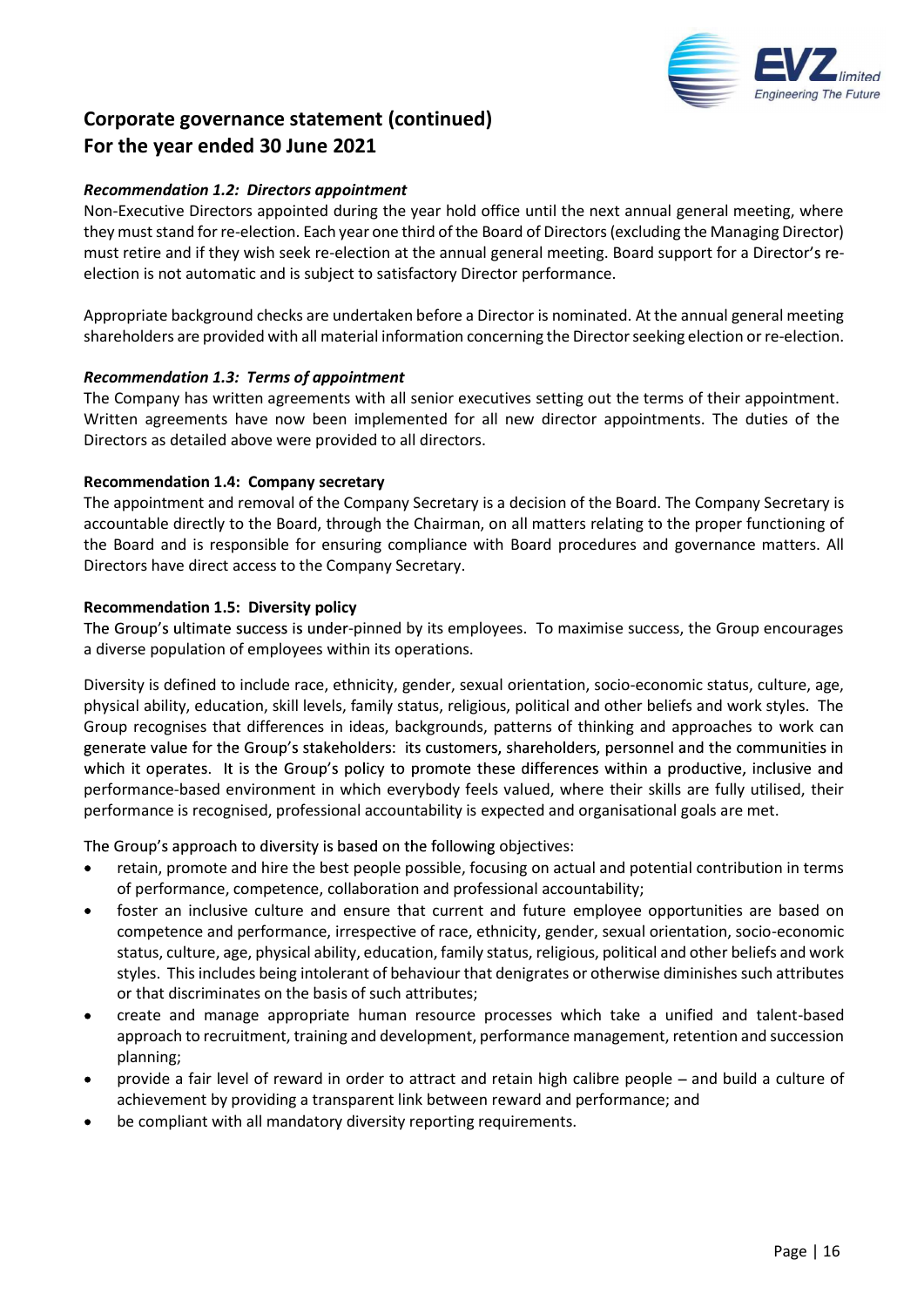

# The Group's measurable objective and current gender profile:

The Group's measurable objective for increasing gender diversity is to increase the representation of women at all levels of its organisation over time. The Group's progress towards achieving that objective, along with the proportion of women employees within the Group, women in senior Executive positions and women Non-Executive Directors, is set out in the table below:

|                               | 2021                     |        | 2020                     |                          |
|-------------------------------|--------------------------|--------|--------------------------|--------------------------|
| <b>Measure</b>                | No.                      | %      | No.                      | %                        |
| Women employees               | 23                       | 8      | 22                       |                          |
| Women Senior Executives *     | $\sim$                   | $\sim$ | $\sim$                   | $\sim$                   |
| Women Non-Executive Directors | $\overline{\phantom{a}}$ | $\sim$ | $\overline{\phantom{0}}$ | $\overline{\phantom{0}}$ |
|                               |                          |        |                          |                          |

This includes both employees and specific contractors engaged by the Group.

Recommendation 1.6: Board and committee performance<br>The Board and its committees undertook self-assessment in accordance with their relevant charters during the financial year. The Chairman conducts annual one-on-one personal performance discussions with each of the individual Directors.

The Board was provided with all company information it needed in order to effectively discharge its responsibilities and were entitled to, and did, request additional information when considered necessary or desirable.

#### Recommendation 1.7: Senior executive performance

Reviews of the performance of Senior Executives are undertaken annually against established key performance indicators. At the same time goals and targets for the coming year are discussed and implemented. The annual evaluation of the CEO's performance is a specific function of the Remuneration Committee.

#### Principle 2: Structure the board to add value

#### Recommendation 2.1: Nomination committee

The company has a duly appointed nomination committee. The committee operates pursuant to a nomination committee charter. The charter sets out the responsibilities of the committee including reviewing Board succession plans to ensure an appropriate balance of skills and expertise, developing policies and procedures for the appointments of Directors and identifying Directors with appropriate qualifications to fill Board committee vacancies. The term of Non-Executive Directorships is set out in the company's constitution.

Given the size of the Board, the Board has determined it appropriate for the nomination committee to consist of the full Board of Directors.

#### Recommendation 2.2 and 2.3: Board composition

The Company's Board is comprised of Non-Executive Directors.

Details of Directors and relevant skills are detailed in the following tables: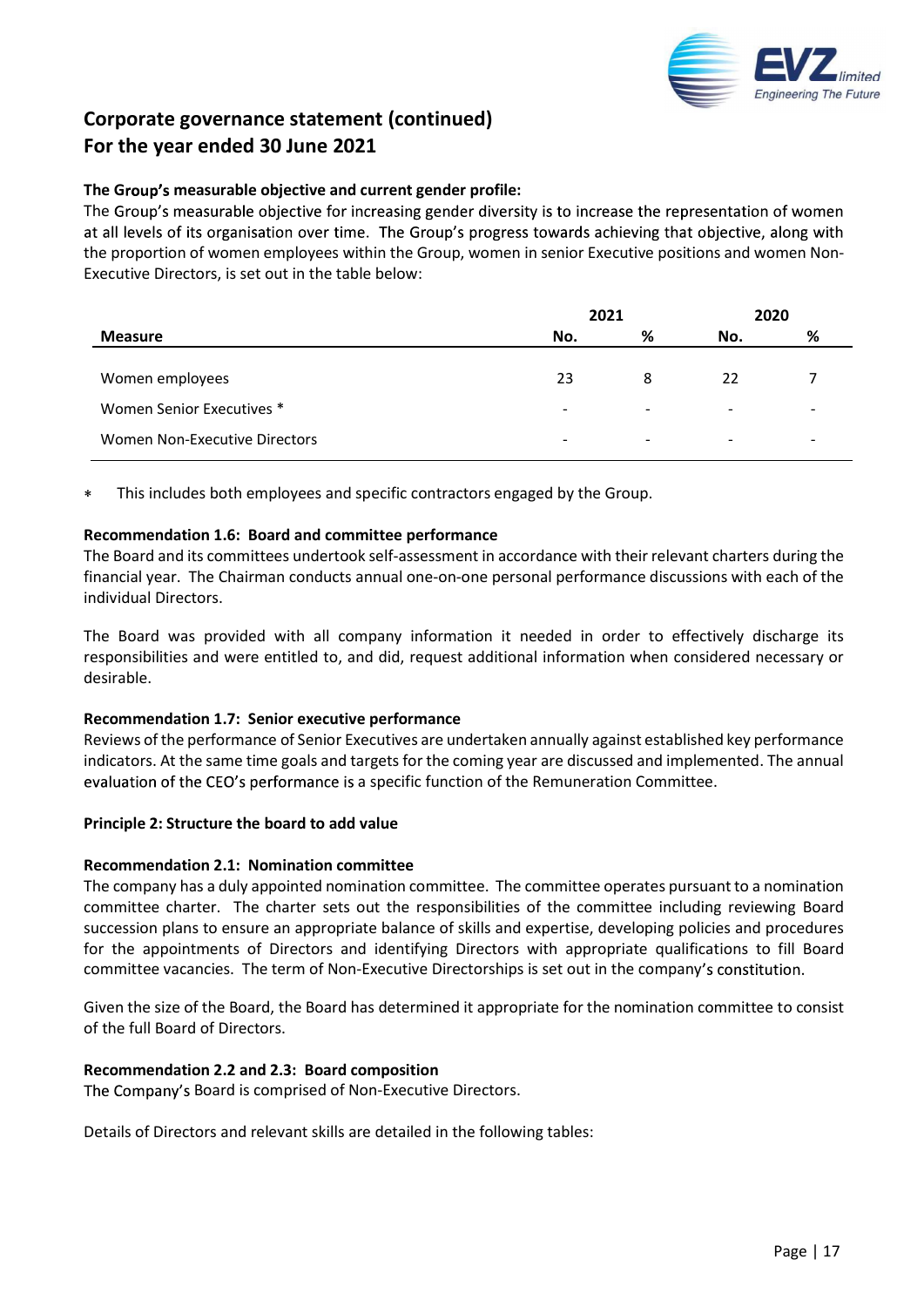

|  | <b>Details of directors</b> |  |
|--|-----------------------------|--|
|  |                             |  |

| <b>Director</b> | Term in office            | <b>Qualifications</b>       | <b>Status</b> |
|-----------------|---------------------------|-----------------------------|---------------|
| Graham Burns    | Appointed 1 February 2008 | MBA (Tech), FAICD           | Independent   |
| Robert Edgley   | Appointed 26 August 2011  | B Ec                        | Independent   |
| lan Luck        | Appointed 3 July 2017     | B Tech. Civil Engineering,  | Independent   |
|                 |                           | FIE Australia, CPEng (Ret). |               |

| Areas of competence and skills of the board of directors |                                                                  |  |  |  |  |
|----------------------------------------------------------|------------------------------------------------------------------|--|--|--|--|
| Area                                                     | <b>Competence and skills</b>                                     |  |  |  |  |
| Leadership                                               | <b>Business leadership</b>                                       |  |  |  |  |
|                                                          | Public listed company experience                                 |  |  |  |  |
| <b>Business &amp; Finance</b>                            | Accounting expertise                                             |  |  |  |  |
|                                                          | <b>Business strategy</b>                                         |  |  |  |  |
|                                                          | Corporate turnarounds                                            |  |  |  |  |
|                                                          | Corporate financing                                              |  |  |  |  |
|                                                          | Mergers and acquisitions                                         |  |  |  |  |
|                                                          | Risk management                                                  |  |  |  |  |
|                                                          | Commercial agreements                                            |  |  |  |  |
| Sustainability and Stakeholder management                | Corporate governance                                             |  |  |  |  |
|                                                          | Remuneration                                                     |  |  |  |  |
| Market and Industry                                      | Financial services expertise                                     |  |  |  |  |
| International                                            | Geographical experience and international business<br>management |  |  |  |  |

# Recommendation 2.4: Director independence

All Directors including the chairman, are Non-Executive and independent Directors. Profiles of the Directors are set out in this annual report. All Directors are subject to retirement by rotation in accordance with the Company's constitution but may stand for re-election by the shareholders. The composition of the Board is determined by the Board and, where appropriate, external advice is sought. The Board has adopted the following principles and guidelines in determining the composition of the Board:

To be independent, a Director ought to be Non-Executive and:

- not a current Executive of the company;  $\bullet$
- ideally not held an Executive position in the company in the previous three years;  $\bullet$
- not a nominee or associate of a shareholder holding more than 10% of the company's shares;
- not significantly involved in the value chain of the organisation, either upstream or downstream; and  $\bullet$
- not a current advisor to the company receiving fees or some other benefit, except for approved Director's fees.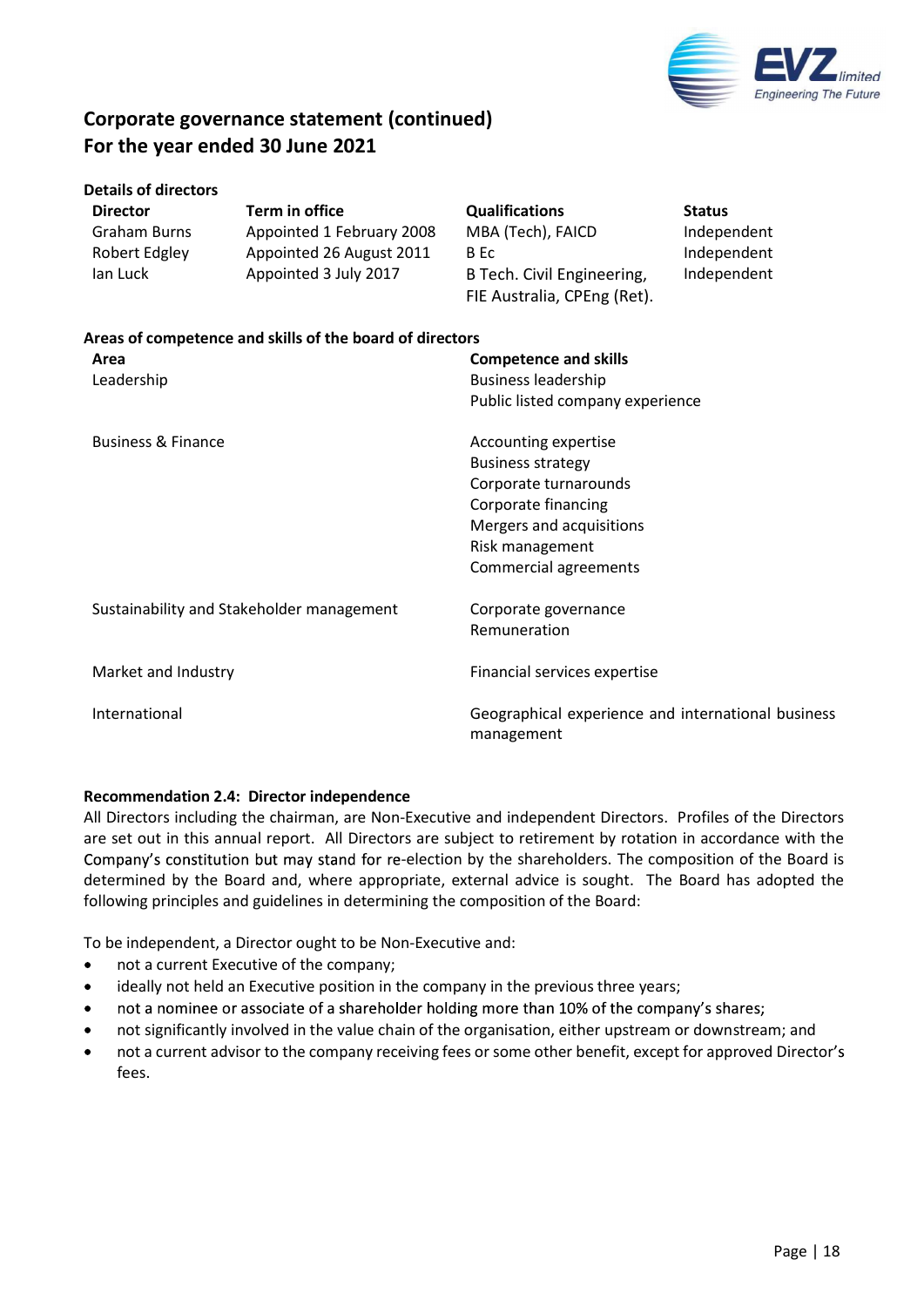

Directors are encouraged to be long term shareholders in the company. Directors shareholdings are disclosed in the annual report. Any change in Directors' shareholdings are disclosed in accordance with ASX Listing Rules. The Company's policies allow Directors to seek independent advice at the Company's expense.

# Recommendation 2.5: Independence of chairman

The chairman, Graham Burns, is an Independent Director. He is responsible for the leadership of the Board and he has no other positions that hinder the effective performance of this role. The role of Chairman is independent to the role of CEO, which is held by Scott Farthing. There is a clear division of responsibility between these roles.

# Recommendation 2.6: Induction and training

Any new Director will receive a letter of appointment. Directors are provided access to the company's policies including the Board's Charter. At Board meetings Directors receive regular updates and also undertake site visits, attend customer and financier meetings as required. These assist Directors to keep abreast of relevant market and industry developments.

# Principle 3: Act ethically and responsibly

# Recommendation 3.1: Code of conduct

The company has developed codes of conduct to guide all of the company's employees, particularly Directors, the CEO, the CFO and other senior Executives, in respect of ethical behaviour. These codes are designed to maintain confidence in the company's integrity and the responsibility and accountability of all individuals within the company for reporting unlawful and unethical practices. These codes of conduct embrace such areas as:

- $\bullet$ conflicts of interest
- corporate opportunities
- $\bullet$ confidentiality
- fair dealing and trade practices
- $\bullet$ protection of assets
- compliance with laws, regulations and industry codes 'whistle-blowing'
- $\bullet$
- security trading  $\bullet$
- commitment to and recognition of the legitimate interests of stakeholders

#### Principle 4: Safeguard integrity in corporate reporting

#### Recommendation 4.1: Audit committee

The Board-appointed audit committee operates in accordance with the audit committee charter. The details of the committee meetings held during the year and attendance at those meetings are detailed in the Directors' meeting schedule in the Directors' report.

The audit committee consists of:

- Robert Edgley Chairperson  $\bullet$
- Ian Luck
- Graham Burns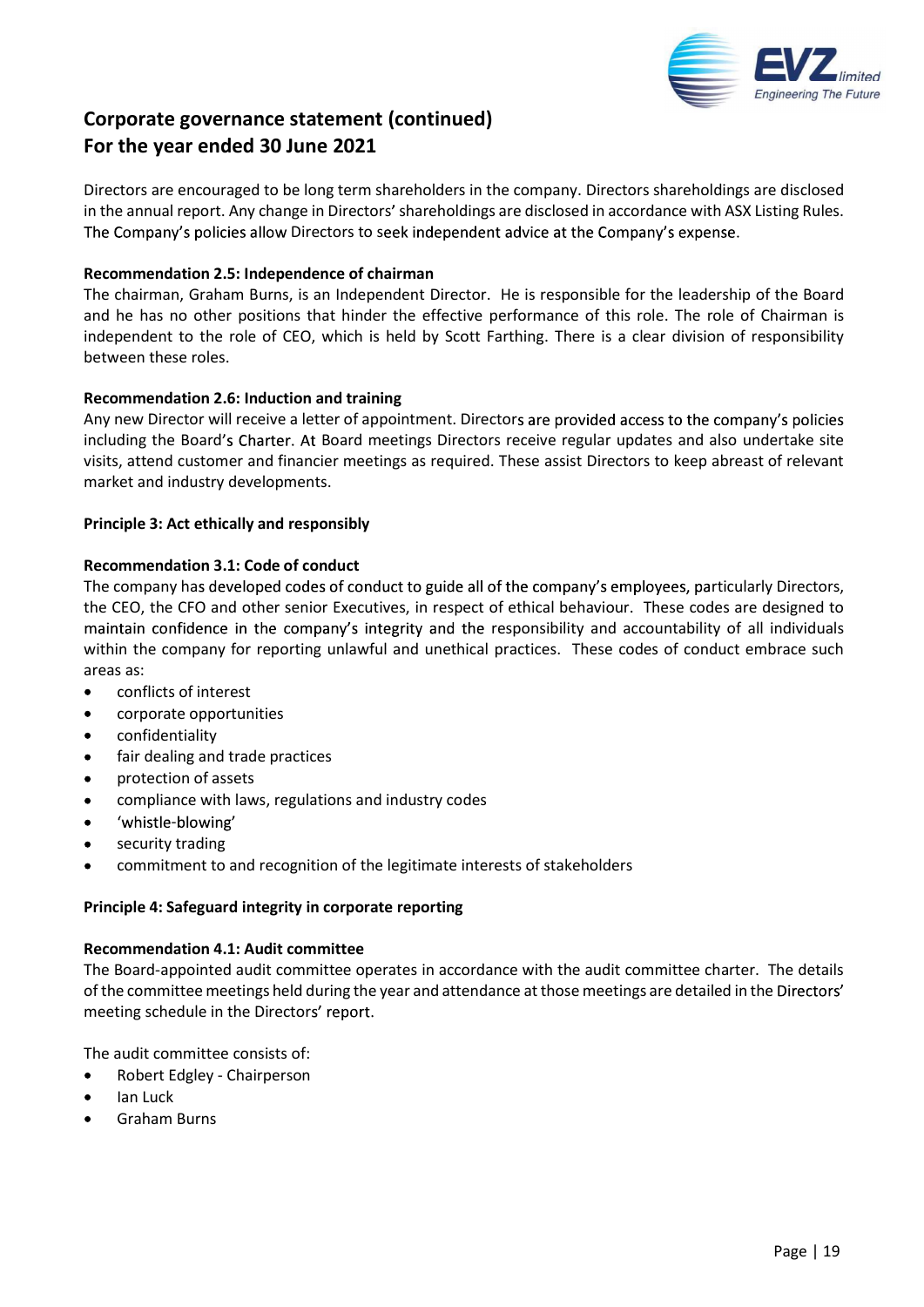

Each of the members of the committee is an independent, Non-Executive Director and the Chairman of the committee is not the Chairman of the Board. The CEO and the CFO/Company Secretary may attend the meetings at the invitation of the committee. All members of the committee are financially literate (i.e. they are able to read and understand financial statements) and have an understanding of the industry in which the company operates.

The audit committee provides an independent review of:

- financial information produced by the company;
- the accounting policies adopted by the company;  $\bullet$
- the effectiveness of the accounting and internal control systems and management reporting which are designed to safeguard company assets;
- the quality of the external audit functions;
- external auditor's performance and independence as well as considering such matters as replacing the external auditor where and when necessary; and
- identifying risk areas.

# Recommendation 4.2: CEO and CFO assurance

The CEO and CFO have provided to the Board formal declarations that the integrity of the financial statements is founded on a system of risk management and internal control which supports the policies adopted by the Board and that the company's risk management and internal control system is operating effectively in all material respects to manage the company's material business risks.

#### Recommendation 4.3: Auditor attendance

The Company's Auditor is Grant Thornton. The Auditor has and will continue to attend the Annual General Meeting in order to be available to answer questions relating to the audit raised by security holders.

#### Principle 5: Make timely and balanced disclosure

The Board recognises that the company, as an entity listed on the ASX, has an obligation to make timely and balanced disclosure in accordance with the requirements of the Australian Securities Exchange Listing Rules and the Corporations Act 2001. The Board also is of the view that an appropriately informed shareholder base and market is essential to an efficient market for the company's securities. The Board is committed to ensuring that shareholders and the market have timely and balanced disclosure of matters concerning the company. In demonstration of this commitment, the company has adopted a formal external communications policy including a continuous disclosure policy.

In order to ensure the company meets its obligations of timely disclosure of such information, the company has adopted the following policies:

- $\bullet$ immediate notification to the ASX of information concerning the company that a reasonable person would expect to have a material effect on the price or value of the company's securities as prescribed under listing rule 3.1, except where such information is not required to be disclosed in accordance with the exception provisions of the listing rules;
- the company has a website where all relevant information disclosed to the ASX will be promptly placed on the website following receipt of confirmation from the ASX and, where it is deemed desirable, released to the wider media; and
- the company will not respond to market rumours or speculation, except where required to do so under the listing rules.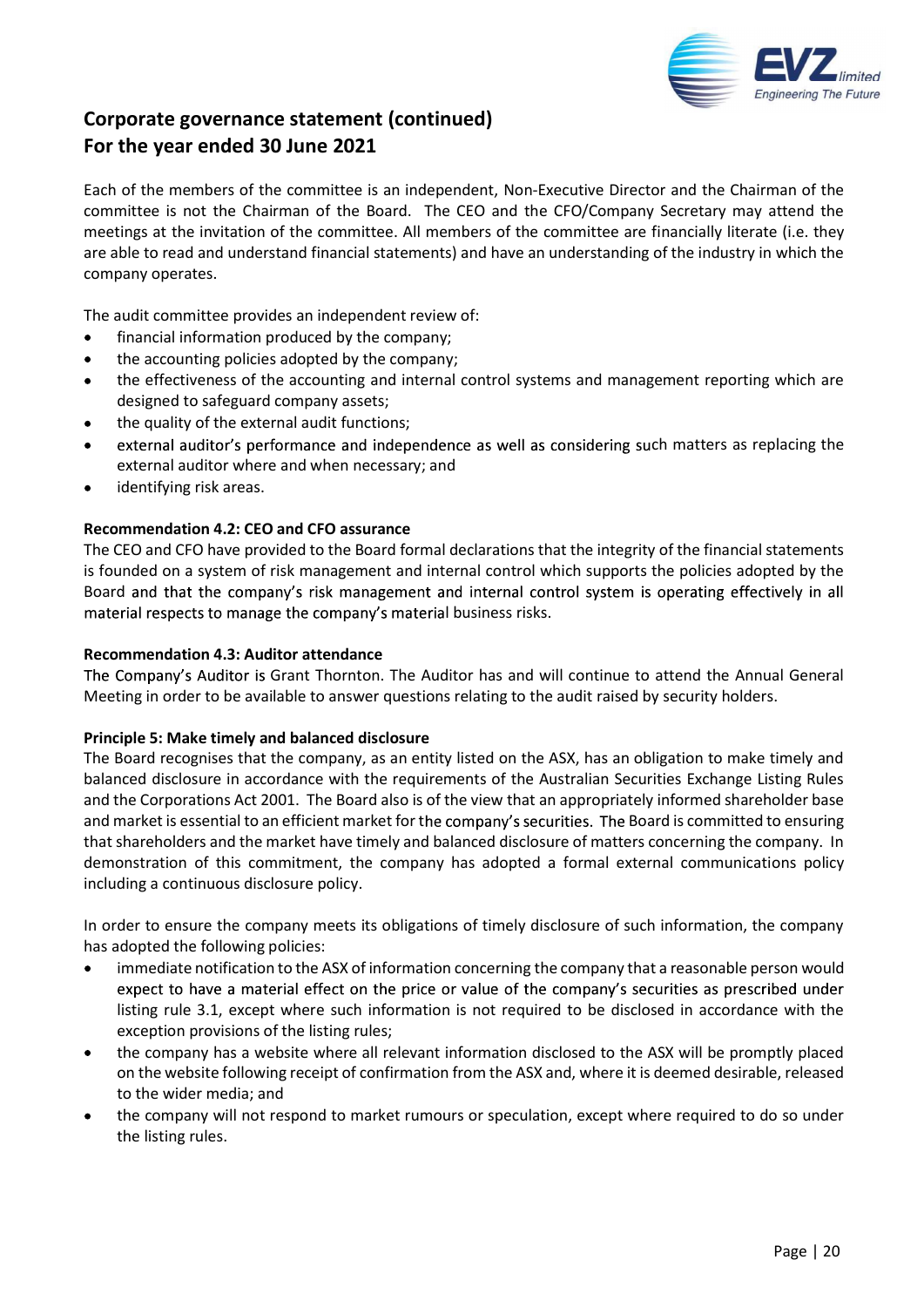

Based on information provided to the company secretary by Directors, officers and employees, the company secretary is responsible for determining which information is to be disclosed and for the overall administration of this policy.

# Principle 6: Respect the rights of shareholders

### Recommendation 6.1: Website

The Company has a website which includes details of the Company and the operating entities in the Group. The website also includes the Company's annual report and a separate Corporate Governance page.

# Recommendation 6.2: Communications with investors

The Board recognises that shareholders are the beneficial owners of the company and respects their rights and is continually seeking ways to assist shareholders in the exercise of those rights. The Board also recognises that as owners of the company the shareholders may best contribute to the company's growth, value and prosperity if they are appropriately informed. To this end the Board seeks to empower shareholders by:

- communicating effectively with shareholders;
- enabling shareholders to have access to balanced and understandable information about the company and its operations; and
- promoting shareholder participation in general meetings.

All shareholders are entitled to receive a copy of the company's annual report. In addition, the company's website will provide opportunities to shareholders to access company announcements, media releases and financial reports.

#### Recommendation 6.3: Participation at meetings by security holders

The Board is committed to assisting shareholders' participation in meetings and has adopted the following measures:

- adoption of the ASX Corporate Governance Council's recommendation and guidelines as published in the  $\bullet$ Council's Corporate Governance Principles and Recommendations in respect of notices of meetings;
- providing sufficient time and adequate opportunity at meetings for shareholders to ask questions and make comments to the Board, and
- ensuring that a representative of the company's external auditor, subject to availability, is present at all annual general meetings and that shareholders have adequate opportunity to ask questions of the auditor at that meeting concerning the audit and preparation and content of the auditor's report.

The current size of the Company prohibits technology such as live webcasting and meetings across multiple venues linked by live telecommunications. The Company allows electronic lodgement of proxies for its meetings.

# Recommendation 6.4: Electronic communication

The Company provides security holders with the option to receive communications from the entity and its security registry, such as notice of meetings, explanatory memorandums, proxy forms and annual reports electronically. A corporate email address is provided via the website to allow security holders to communicate with the Company.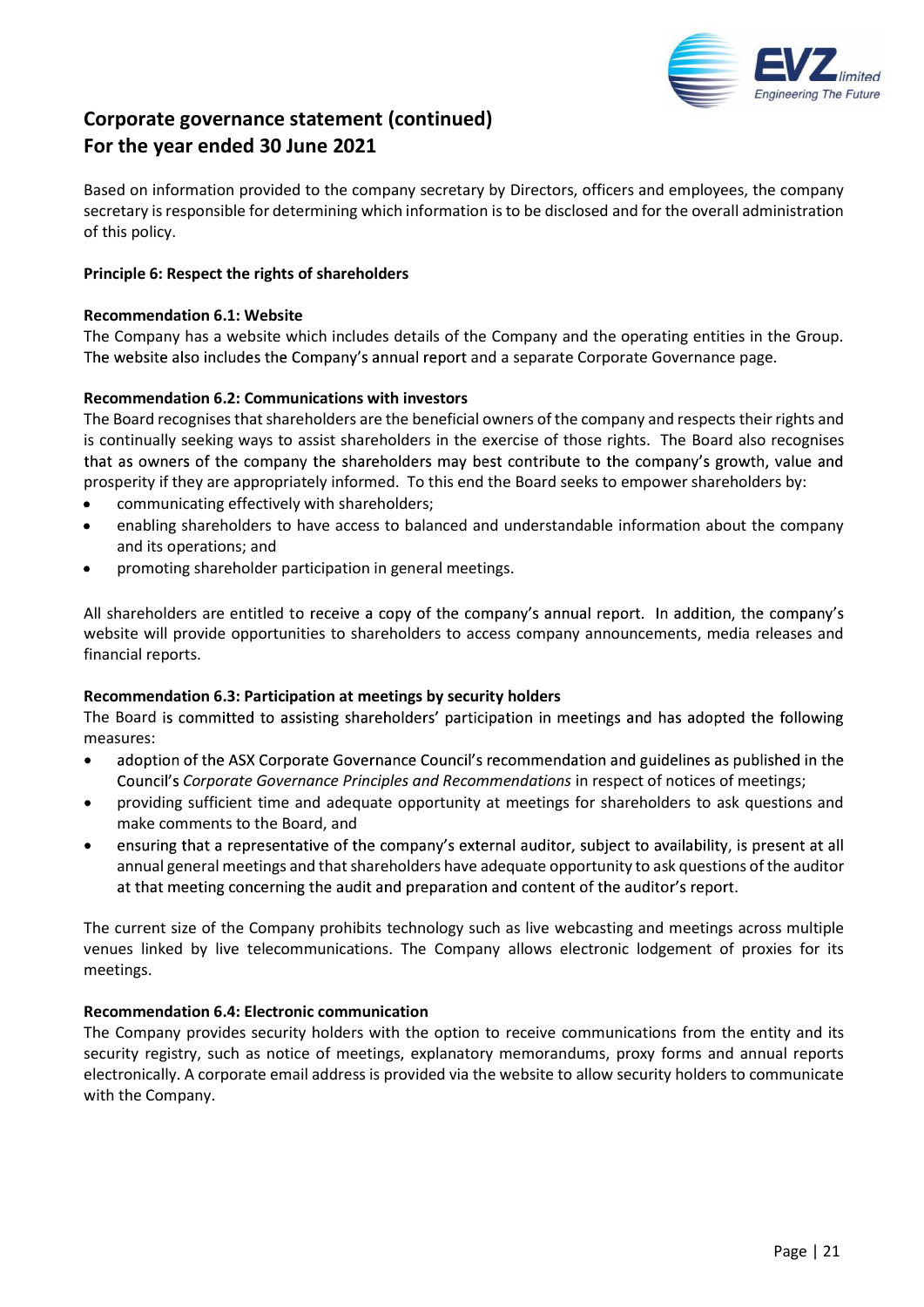

The Company allows electronic lodgement of proxies for its meetings.

# Principle 7: Recognise and manage risk

### Recommendation 7.1: Risk committee

Overall risk management is the responsibility of the Audit Committee and covered within that Committee's Charter.

The Board has overall responsibility to all stakeholders for the identification, assessment, management and monitoring of the risks faced by the company. The company currently has informal policies and procedures for risk management and the audit committee seeks to ensure compliance with regulatory requirements. The operational risks are managed at the senior management level and escalated to the Board for direction where the issue is exceptional, non-recurring or may impose a material financial or operational burden on the company. The relatively small size of the company means that communication and decision-making is predominantly centralised allowing early identification of risks by senior management. It also allows senior management to respond to each risk as appropriate without the need for a written risk management policy. In addition, a monthly risk report is tabled at the Board meeting for consideration.

# Recommendation 7.2: Risk management framework

Given the relatively small and centralised management team, the nature of the business of the company and that a majority of independent Directors sit on the audit committee, the Board is continuously kept informed of the effectiveness of the company's internal control systems. In addition, a monthly risk report is tabled at the Board meeting for consideration.

#### Recommendation 7.3: Internal audit

The Company does not currently have any internal audit function. The Board considers that given the Company's current size there is no benefit in having an internal audit function. Independent advice will be sought as necessary. The Board has overall responsibility for the identification, assessment, management and monitoring of the risks faced by the company.

#### Recommendation 7.4: Risk management

The Board monitors its exposure to all risks, including economic, environmental and social sustainability risks on a monthly basis. Any material business risks will be disclosed in the annual report, which also outlines the activities, performance, financial position of the Company and its businesses.

#### Principle 8: Remunerate fairly and responsibly

# Recommendation 8.1 and 8.2: Remuneration committee and policies

The company has a duly appointed remuneration committee. The committee operates pursuant to the remuneration committee charter.

The remuneration committee consists of:

- Ian Luck
- Graham Burns
- Rob Edgley